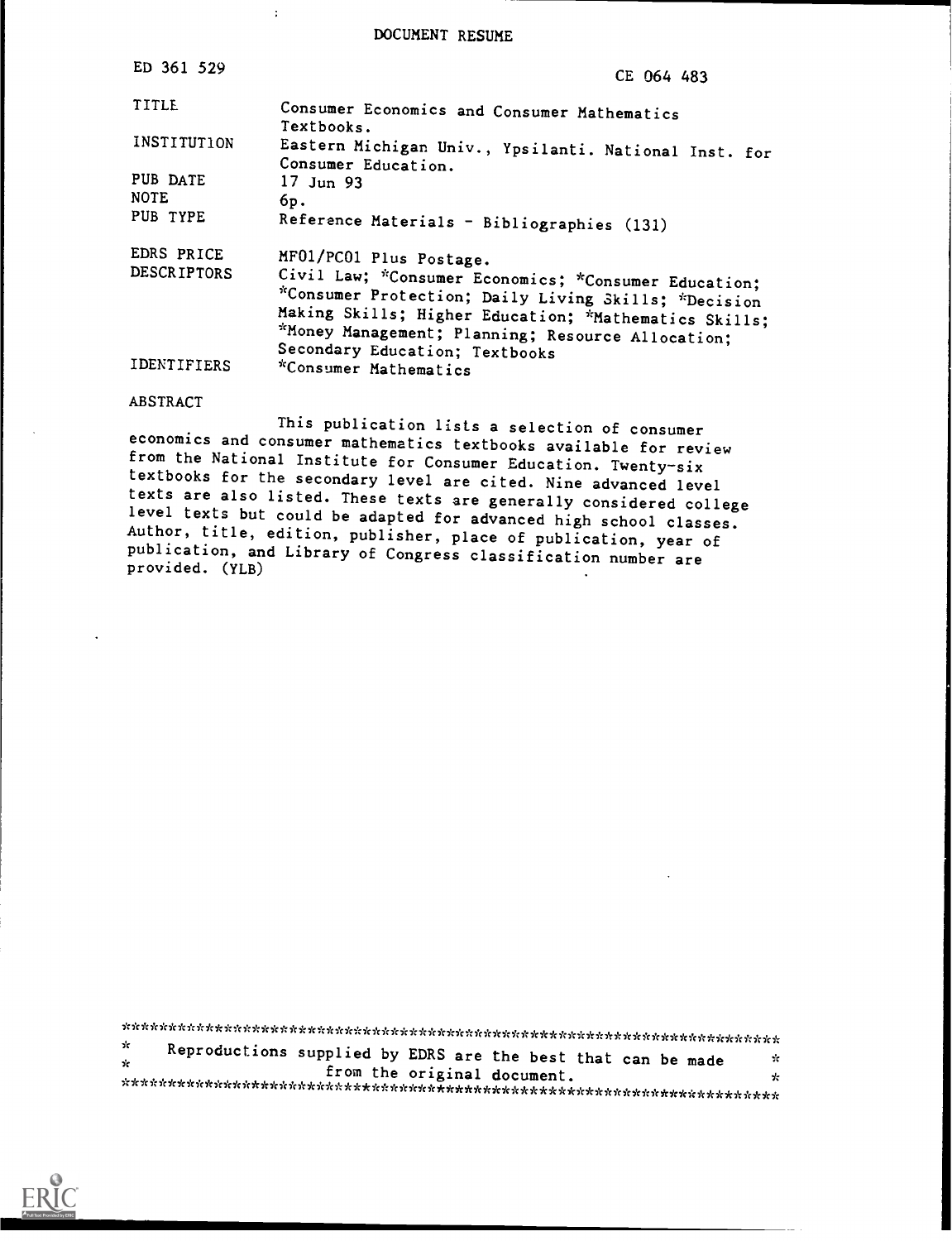

#### **U.S. DEPARTMENT OF EDUCATION** Office of Educational Research and Improvement EDUCATIONAL RESOURCES INFORMATION CENTER (ERIC)

- El This document has been reproduced as received from the person or organization. originating it
- El Minor changes have been made to improve reproduction quality
- Points of view or opinions stated in this document do not necessarily represent official OERI position or policy

"PERMISSION TO REPRODUCE THIS MATERIAL HAS BEEN GRANTED BY



TO THE EDUCATIONAL RESOURCES **INFORMATION CENTER (ERIC)**"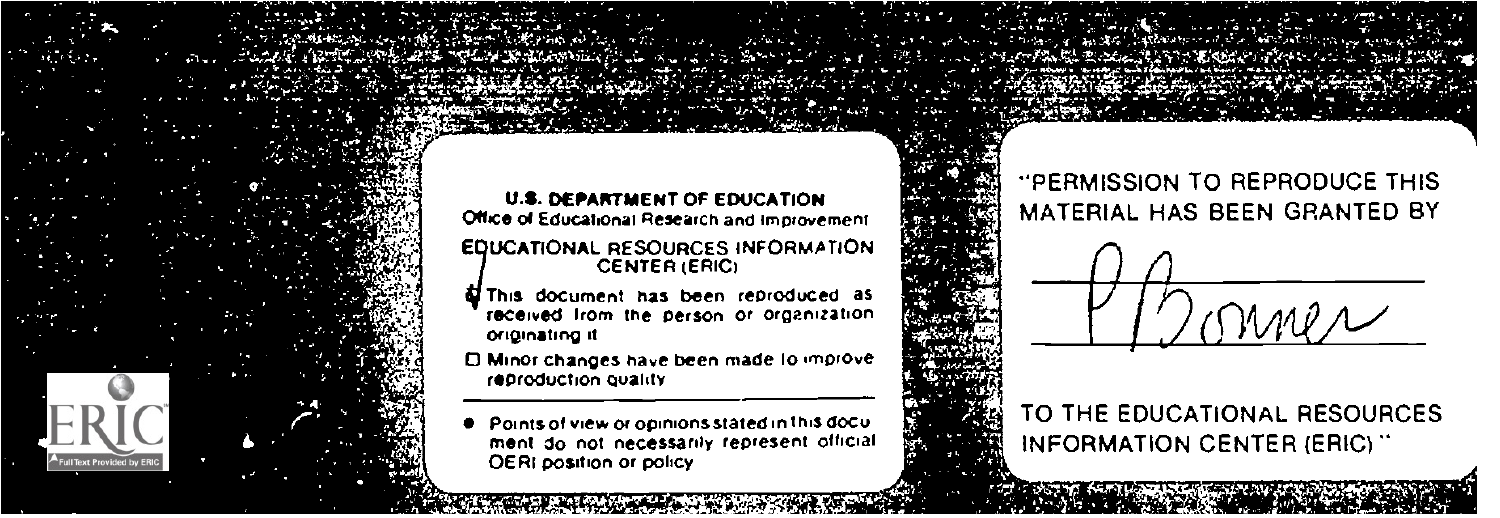# Consumer Economics and Mathematics Textbooks

This is a selection of textbooks available for review from the National Institute for Consumer Education, 207 Rackham Building, Eastern Michigan University, Ypsilanti, MI 48197. Phone: 313-487-2292.

## Secondary Level

## Antell, Gerson

Economics for Everybody, 2nd ed. Amsco School Publications, New York, NY, 1992. HB 171.5.A5x

Baum, Daniel Jay and Robert Force

Consumer Law, 2nd ed. South-Western Publishing Company, Cincinnati, OH, 1988. KF 1610.F68

## Beehler, Lydia et al

Succeeding On Your Own: Goals, Resources, Decisions Harcourt Brace Jovanovich, Orlando, FL, 1986. TX 335.S73x

## Bonnice, Joseph G. and Rosella Bannister

Consumers Make Economic Decisions, 2nd ed. South-Western Publishing Company, Cincinnati, OH, 1990. TX 335.B56x

## Brenneke, Judith S. and Mary Lou Hammil

Decisions: Making Personal Economic Choices, 2nd ed. EMC Corporation, St. Paul, MN, 1992. HB 801.D375

## Campbell, Sally

The Confident Consumer. Goodheart-Willcox Co., Suuth Holland, IL, 1990. HG 179.C32

## Daughtrey, Anne Scott

Introduction to Business: The Economy and You. South-Western Publishing Co., Cincinnati, OH, 1992. HF 5356.D27

## Day, Harlan R. and David A. Dieterle

Economic Experiences. South-Western Publishing Co., Cincinnati, OH, 1990. HB 171.5 .D29x

## Donnelly, Mary Queen Skills for Consumer Success, 3rd ed. South-Western Publishing Co., Cincinnati, OH, 1993. TX 335.063x

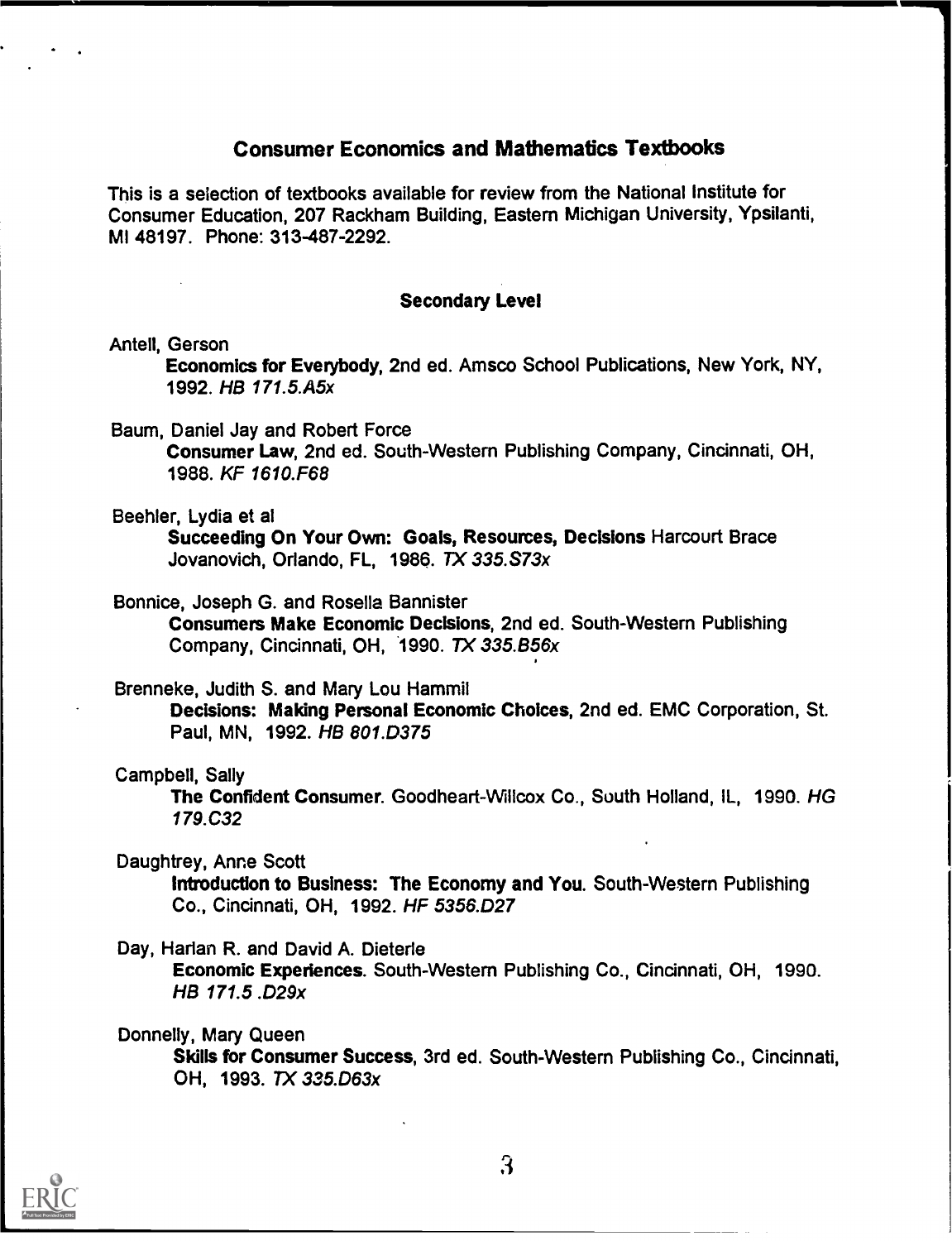Erickson, Stanley

HBJ Consumer Mathematics. Harcourt Brace Jovanovich, Orlando, FL, 1989. 7X 326.E75x

#### Frederick, Marguerite et al

Practical Mathematics: Consumer Applications. Holt, Rinehart, and Winston, Austin, TX, 1989. HG 179.P73x

#### French, Francis G.

Consumer Mathematics. Prentice Hall, Needham, MA, 1989. TX 326.F74x

#### Green, D. Hayden

Consumers in the Economy, 3rd ed. South-Western Publishing Co., Cincinnati, OH, 1993. HC 110.C6 G68

#### Harmeyer, Kathleen M.

Mathematics for Consumers. Media Materials, Baltimore, MD, 1992. QA 107.H32

#### Jelley, Herbert M. et al

The American Consumer: Decision Making for Today's Economy, 3rd ed. McGraw-Hill, New York, NY, 1985. TX 335.J44

## Kimbrell, Grady

The Savvy Consumer. McKnight Publishing Co., Bloomington, IL, 1984. TX 335.K43

#### Lowe, Ross et al

Consumer Education and Economics, 3rd ed. Glencoe Publishing, Mission Hills, CA, 1990. TX 335.M2212

## Morton, John S. and Ronald R. Rezny

Economics for Consumers, 3rd ed. Houghton Mifflin, Boston, MA, 1989. 7X 335.M68

#### O'Connor, Joyce L. and Elizabeth Goldsmith

Life Management Skills. South-Western Publishing Co., Cincinnati, OH, 1987. HQ 796.026x

#### Quattrini, Joseph A.

Personal Resource Management AMSCO School Publications, New York, NY, 1990. HG 179.Q83x

#### Ryan, Joan S.

Managing Your Personal Finances, 2nd ed. South-Western Publishing, Cincinnati, OH, 1990. HG 179.R94



4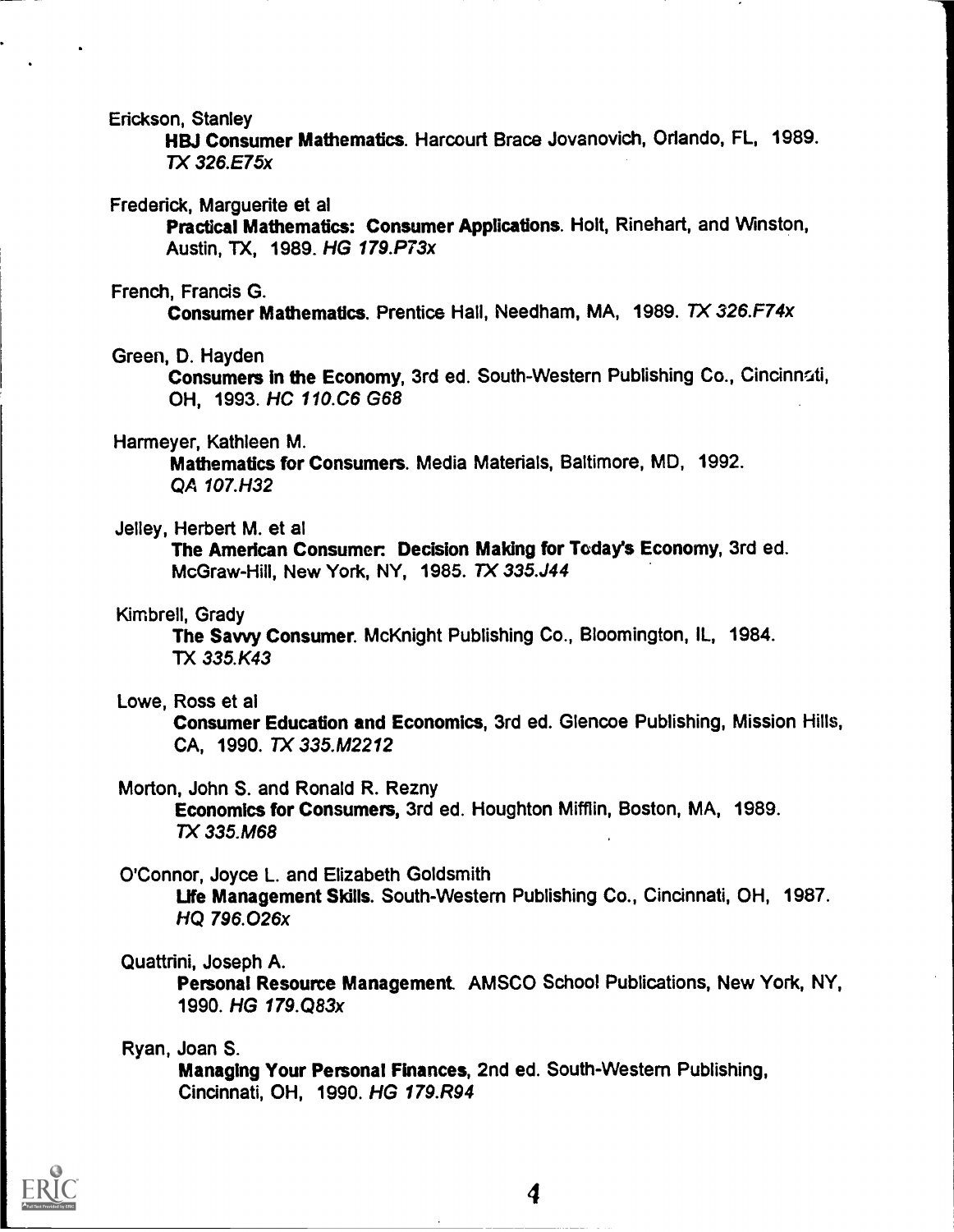Swanson, Bettye B.

Consumer Challenges and Issues. South-Western Pub., Cincinnati, OH, 1987. TX 335.S92

Thompson, Patricia J. Lifeplans. South-Western Pub. Co., Cincinnati, OH, 1987. HQ 2039.U6 T47

Ulrich-Hagner, Linda, Margaret Andrews, and Mary Stang-Cooke Decisions in Action. South-Western Publishing Co., Cincinnati, OH, 1988. HQ 796.U47x

Wilson, J. Holton and J.R. Clark Economics. South-Western Publishing Co., Cincinnati, OH, 1993. HB 171.5 .W7413

Wyllie, Eugene D. et al Consumer Economics, 11th ed. South-Western Pub. Co., Cincinnati, OH, 1988. TX 335.W27

#### Advanced Level Texts

These texts are generally considered college level texts but could be adapted for advanced high school classes.

Bowden, Elbert V.

Economics in Perspective, 3rd ed. South-Western Publishing Co., Cincinnati, OH, 1990. HB 75.B7765

Garman, E. Thomas

Consumer Economic Issues in Amedca.Houghton-Mifflin Company, Boston, MA, 1991. HC 110.C6 G37

Garman, E. Thomas and Raymond Forgue Personal Finance, 3rd ed. Houghton-Mifflin Company, Boston, MA, 1991. HG 179.G33

Hailstones, Thomas J. and Frank V. Mastrianna Contemporary Economic Problems and Issues, 9th ed. South-Western Publishing Co., Cincinnati, OH, 1991. HC 106.7.H27

Hailstones, Thomas J. and Frank V. Mastrianna Basic Economics. South-Western Publishing Co., Cincinnati, OH, 1992. HB 171.5.H23



5